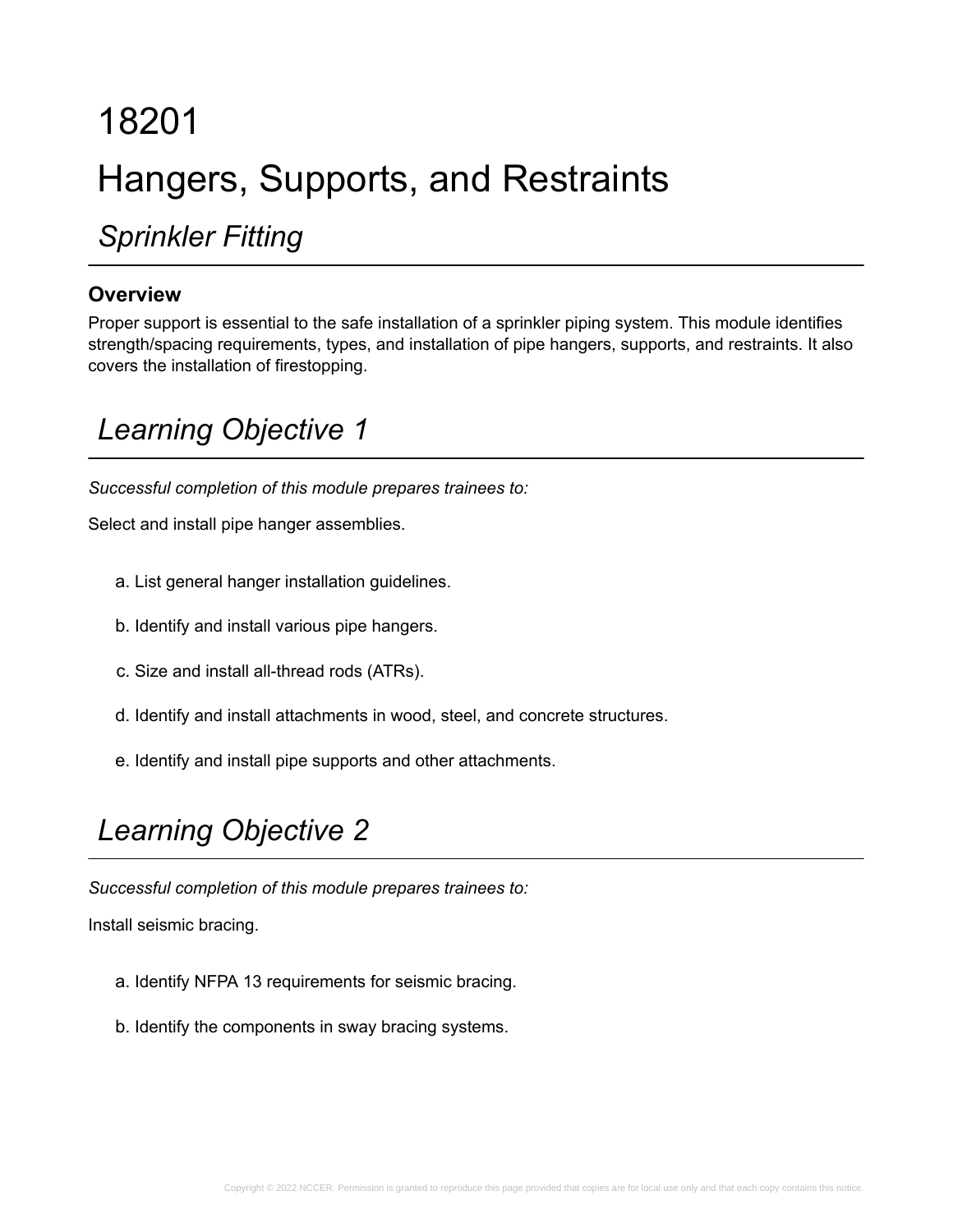*Successful completion of this module prepares trainees to:*

Identify firestopping assemblies.

- a. Identify various firestopping products and their ratings.
- b. Install firestopping in floor and wall penetrations.

## *Performance Tasks*

- 1. Install a hanger on a wood joist.
- 2. Install a post-installed anchor.
- 3. Cut a hanger rod to a specified length.
- 4. Make up and install a seismic brace.

Recommended Teaching Time: 17.5 hours

## 18202

# General Purpose Valves

## *Sprinkler Fitting*

#### **Overview**

This module explains the valves used to start, stop, direct, and regulate water flow in sprinkler systems. It covers the operation, applications, and basic maintenance of various valves, including indicating control valves, trim valves, check valves, hose valves, pressure control valves, and air venting valves.

## *Learning Objective 1*

*Successful completion of this module prepares trainees to:*

Identify the function and operation of the indicating control valves used in sprinkler systems.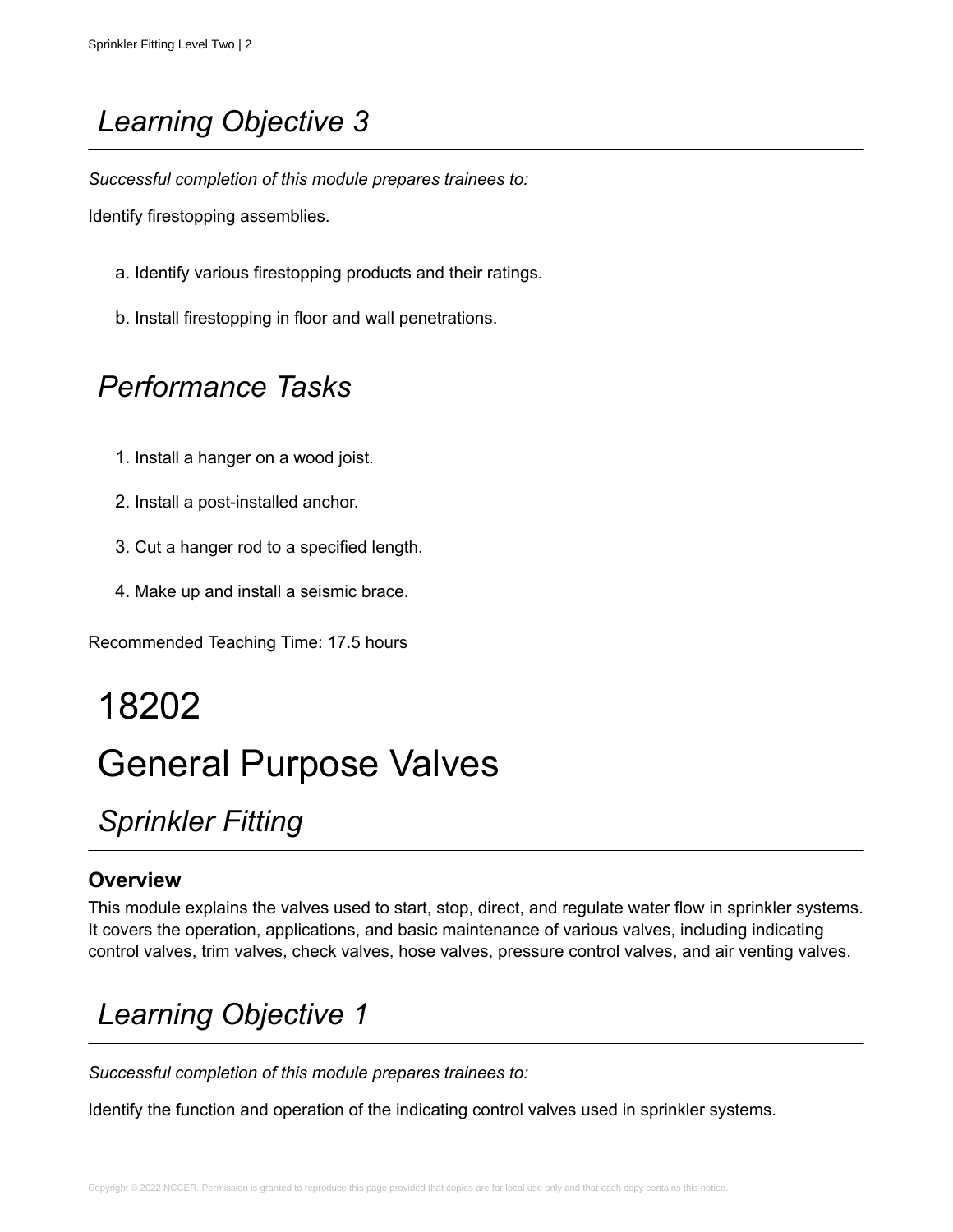- a. Identify gate valves and describe how they operate.
- b. Explain the purpose of post-indicating valves.
- c. Identify butterfly valves and describe how they operate.

*Successful completion of this module prepares trainees to:*

Identify the function and operation of the trim valves used in sprinkler systems.

- a. Identify ball lever valves and describe how they operate.
- b. Identify globe valves and describe how they operate.

#### *Learning Objective 3*

*Successful completion of this module prepares trainees to:*

Identify the function and operation of the supply system valves used in sprinkler systems.

- a. Identify check valves and describe how they operate.
- b. Identify hose valves and describe how they operate.

## *Learning Objective 4*

*Successful completion of this module prepares trainees to:*

Identify the function and operation of the pressure control and air venting valves used in sprinkler systems.

- a. Identify pressure-reducing valves and describe how they operate.
- b. Identify pressure-regulating devices and describe how they operate.
- c. Describe the function of air venting valves.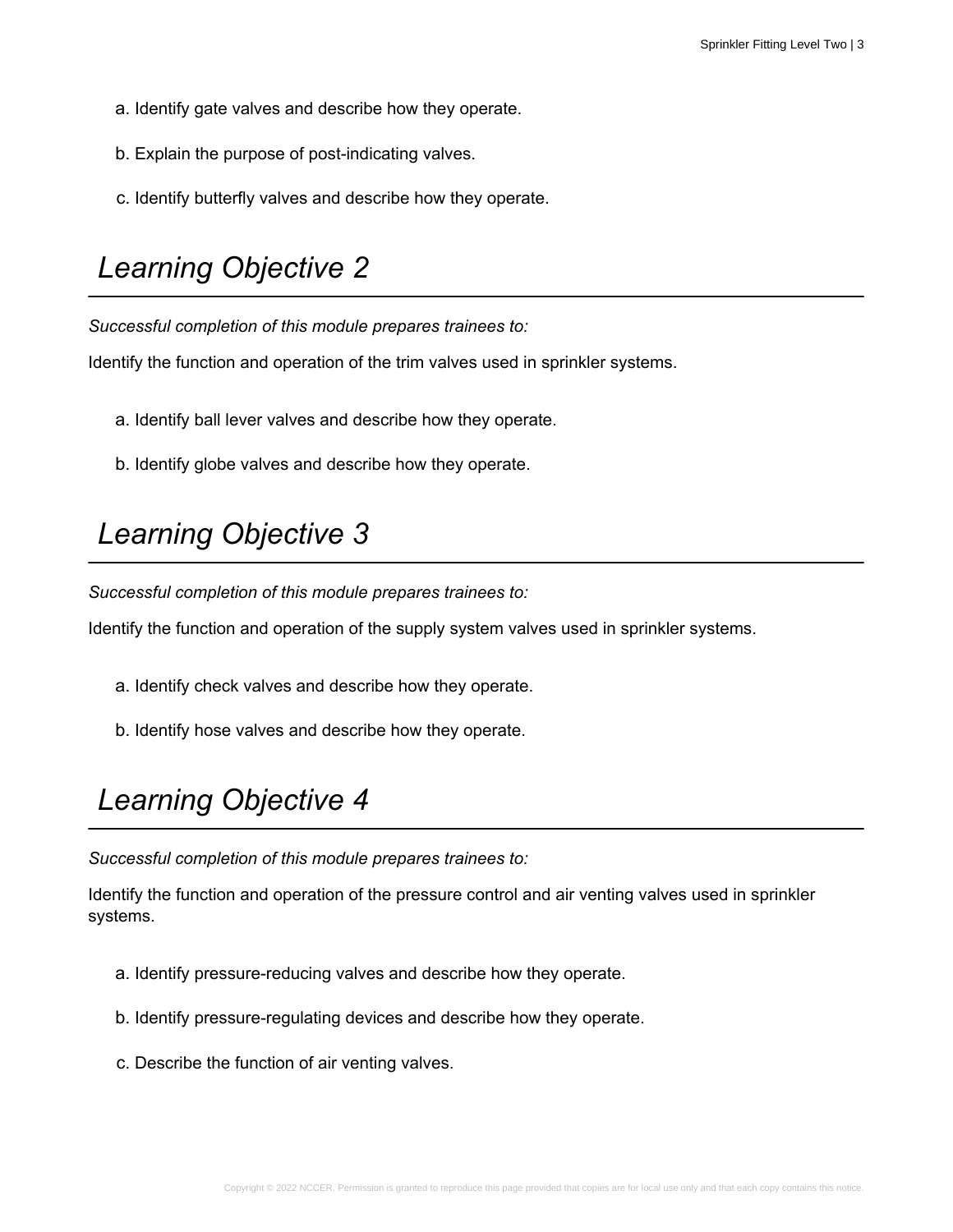## *Performance Tasks*

- 1. Install a gate valve.
- 2. Install a supervisory (tamper) switch.
- 3. Install a butterfly valve.

Recommended Teaching Time: 15 hours

# 18203 Math for Sprinkler Fitters

## *Sprinkler Fitting*

#### **Overview**

This module reviews basic mathematical principles and explains how to apply them to various sprinkler fitting calculations, including floor areas, pitch, offsets, sprinkler spacing, pressure, and volume.

## *Learning Objective 1*

*Successful completion of this module prepares trainees to:*

Use basic math operations to solve problems.

- a. Make calculations using addition, subtraction, multiplication, and division.
- b. Use fractions, decimal equivalents, and percentages to express different values.
- c. Identify the exponents used to express area and volume.
- d. Identify the types of angles found in a circle.

### *Learning Objective 2*

*Successful completion of this module prepares trainees to:*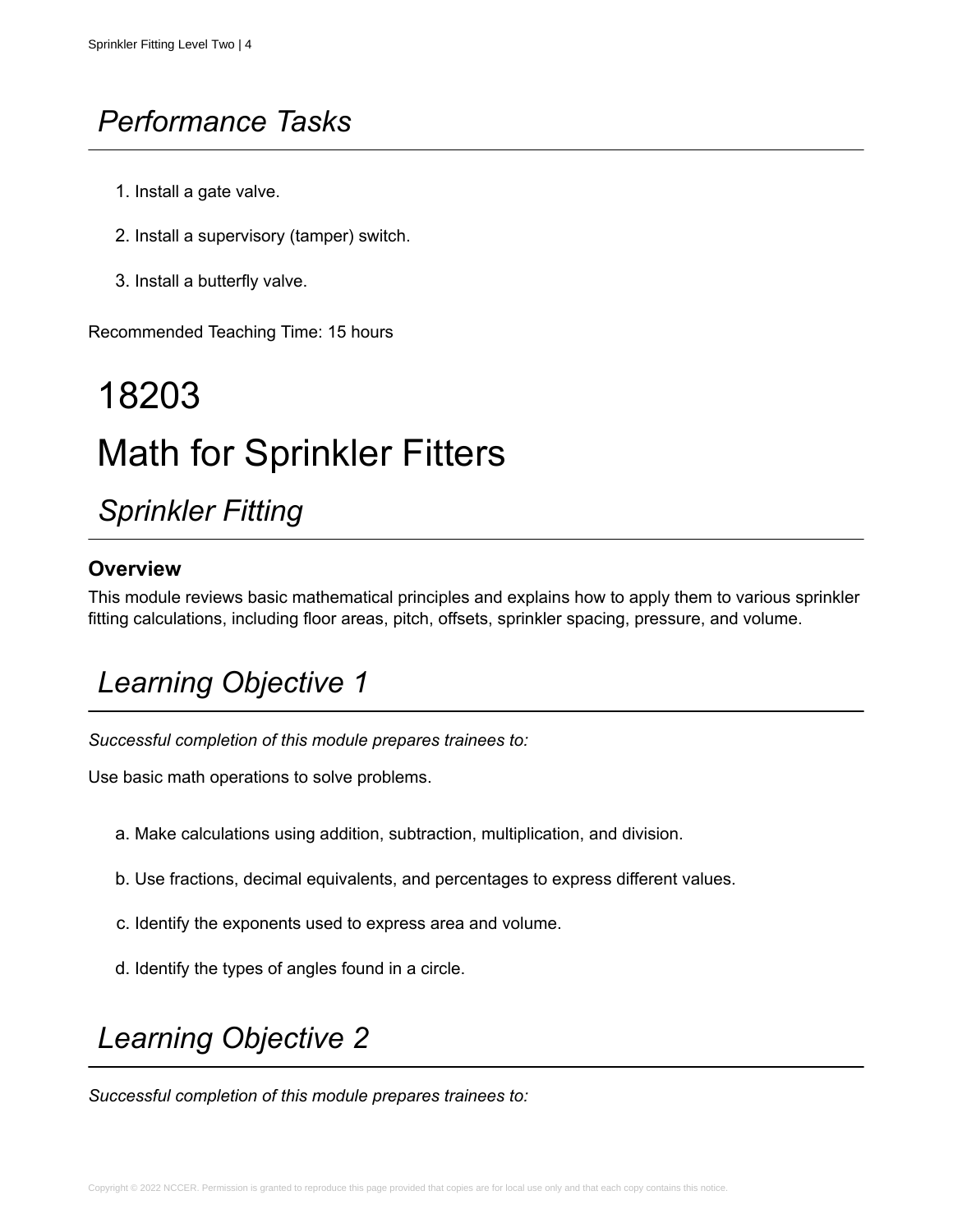Demonstrate practical calculations related to sprinkler systems.

- a. Calculate floor areas.
- b. Perform volume calculations.
- c. Make right-triangle calculations.
- d. Calculate offsets.
- e. Determine sprinkler spacing by area.
- f. Make pressure calculations.

### *Performance Tasks*

This is a knowledge-based module. There are no performance tasks.

Recommended Teaching Time: 20 hours

# 18204 Shop Drawings

*Sprinkler Fitting*

#### **Overview**

This module covers the shop drawings used in sprinkler fitting. It describes the symbols used for various sprinkler system components and explains how to use a shop drawing to identify the types and locations of piping and components. It also provides an overview of Building Information Modeling (BIM).

## *Learning Objective 1*

*Successful completion of this module prepares trainees to:*

Identify the types of drawings used in sprinkler system installation.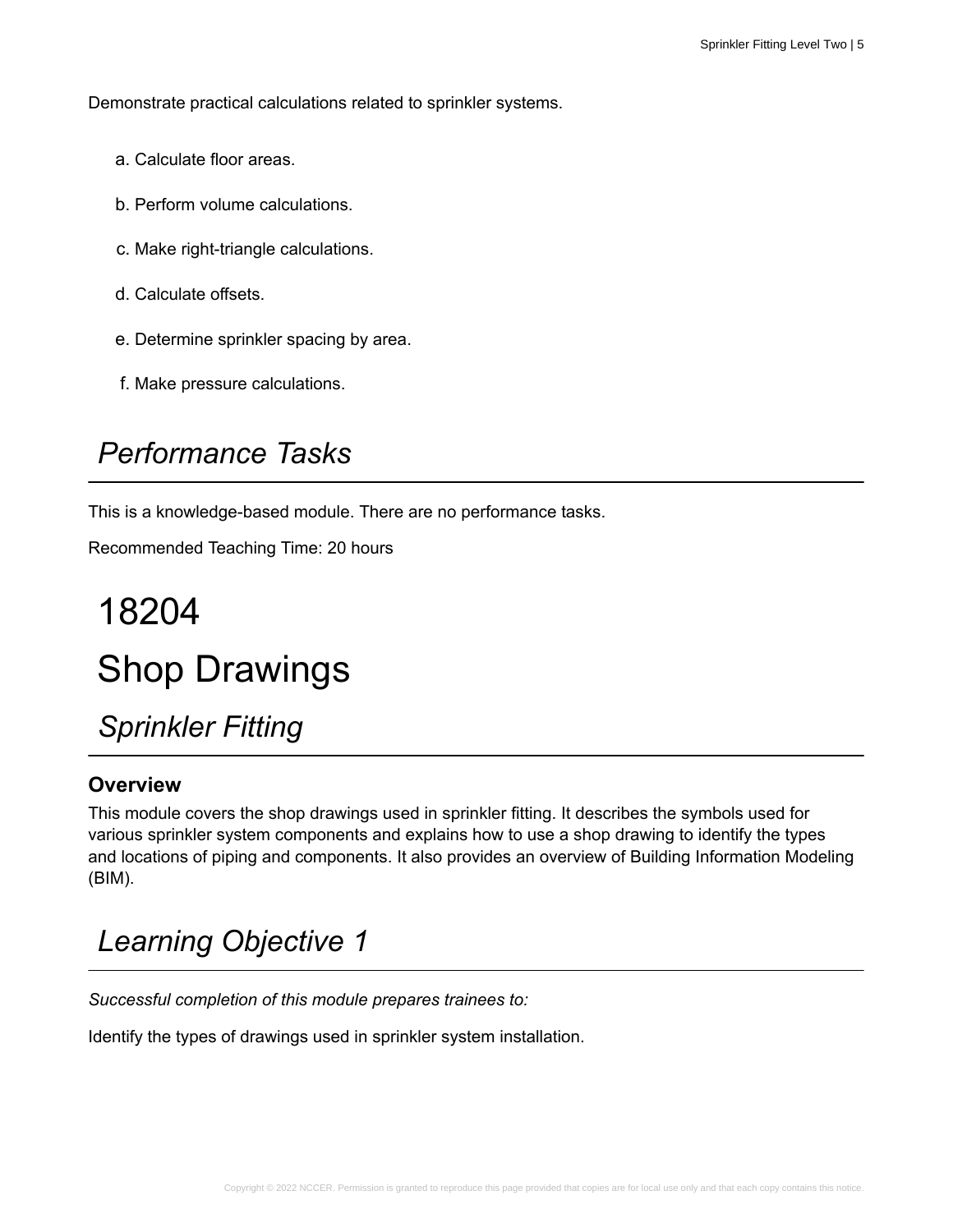- a. List the types of drawings contained in a typical drawing package.
- b. Identify the information that can be found in a title block, notes, and drawing legend.
- c. Describe the purpose and content of sprinkler system specifications.
- d. Point out the NFPA requirements for shop drawings that are applicable to fitters.

*Successful completion of this module prepares trainees to:*

Identify common symbols used in sprinkler system shop drawings.

- a. Identify typical sprinkler symbols.
- b. Identify common valve and device symbols.
- c. Describe the symbols used to show fittings, hangers, and bracing.
- d. Identify the symbols for rises, drops, plugs, and hydraulic calculation references.
- e. Point out various components and dimensions on a sample shop drawing.

#### *Learning Objective 3*

*Successful completion of this module prepares trainees to:*

Identify the advantages of Building Information Modeling (BIM).

- a. Define BIM 4D through 7D.
- b. Describe how 3D scanning is used in renovation work.

#### *Performance Tasks*

1. Use an instructor-supplied shop drawing to identify various types of information, including the sprinkler legend, title block, north arrow, sprinkler type and temperature, and pipe size.

Recommended Teaching Time: 30 hours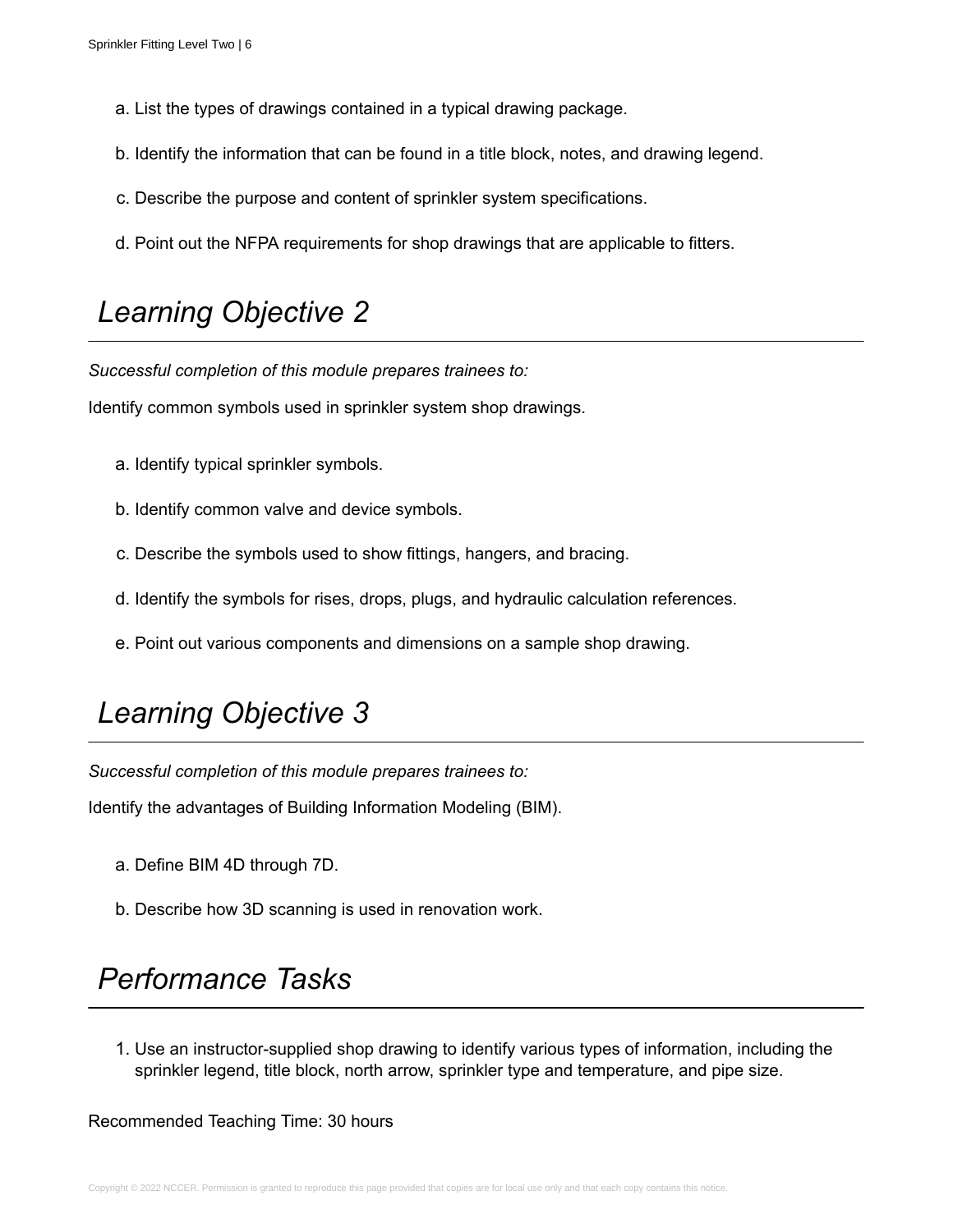# 18205 Standard Spray Sprinklers

*Sprinkler Fitting*

#### **Overview**

This module describes the characteristics of standard spray sprinklers. It also covers types of construction, NFPA 13 light and ordinary hazard occupancy classifications, and installation considerations.

## *Learning Objective 1*

*Successful completion of this module prepares trainees to:*

Identify the characteristics of standard spray sprinklers.

- a. Identify sprinkler temperature ratings and their associated color codes.
- b. Define K-factor.
- c. Describe sprinkler location, spacing, and positioning requirements.

## *Learning Objective 2*

*Successful completion of this module prepares trainees to:*

Identify NFPA 13 occupancy classifications.

- a. Define light hazard occupancies.
- b. Define ordinary hazard occupancies.

## *Learning Objective 3*

*Successful completion of this module prepares trainees to:*

Identify the types of construction.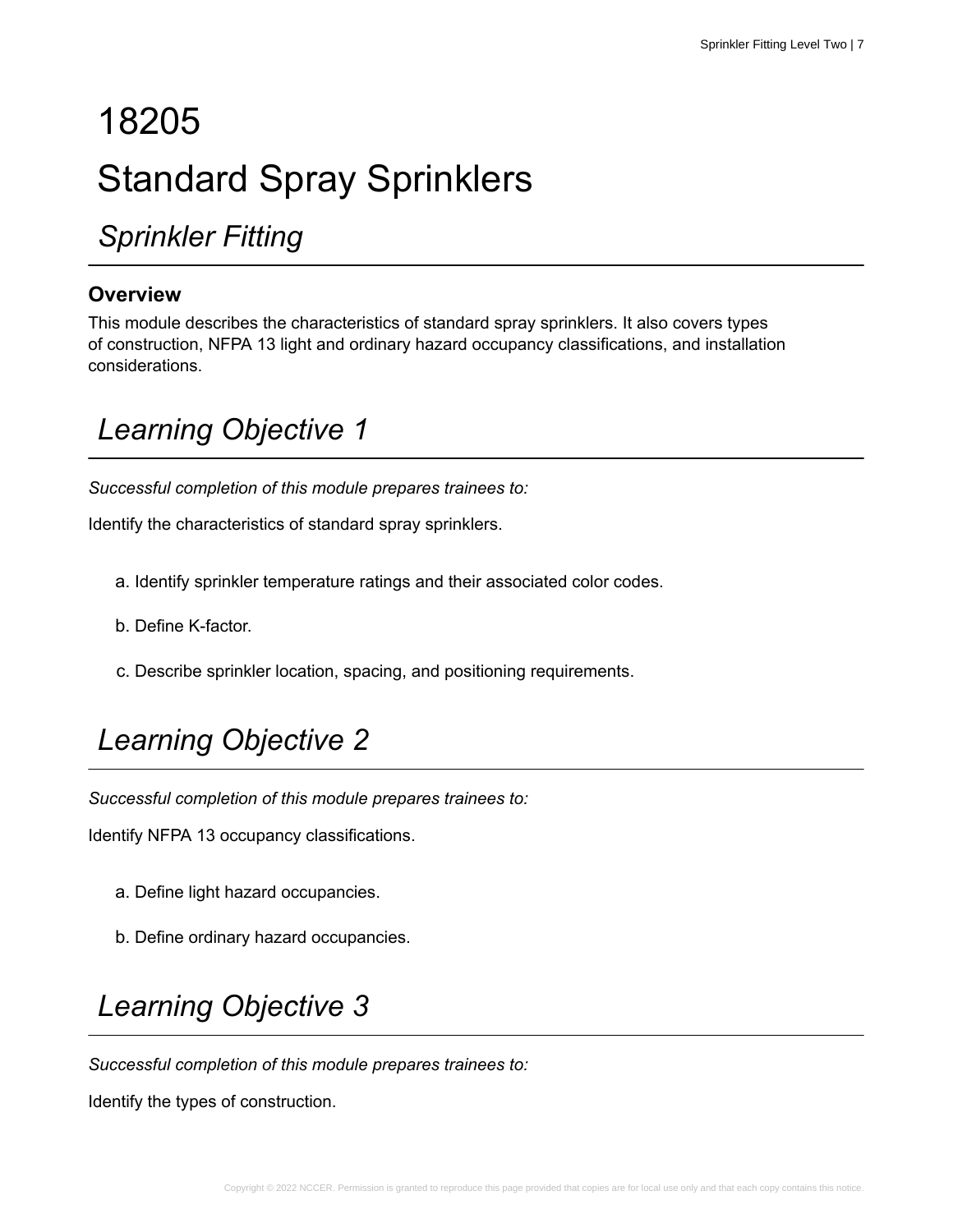- a. Describe the types of unobstructed construction.
- b. Describe the types of obstructed construction.

*Successful completion of this module prepares trainees to:*

Describe the installation considerations for standard spray sprinklers.

- a. Explain the spacing requirements for standard spray pendent (SSP) and standard spray upright (SSU) sprinklers.
- b. Explain the spacing requirements for standard spray sidewall (SSW) sprinklers.

#### *Performance Tasks*

- 1. Given an instructor-supplied obstruction scenario, space a standard coverage spray sprinkler to avoid the obstruction.
- 2. Determine the maximum sprinkler spacing based on different types of construction.

Recommended Teaching Time: 20 hours

# 18206 Wet Pipe Sprinkler Systems

## *Sprinkler Fitting*

#### **Overview**

This module describes the operation and installation of wet pipe sprinkler systems. It covers various system controls and switches and explains how they operate. It also describes how to complete a Contractor's Material and Test Certificate for Aboveground Piping and provides an overview of basic system troubleshooting procedures.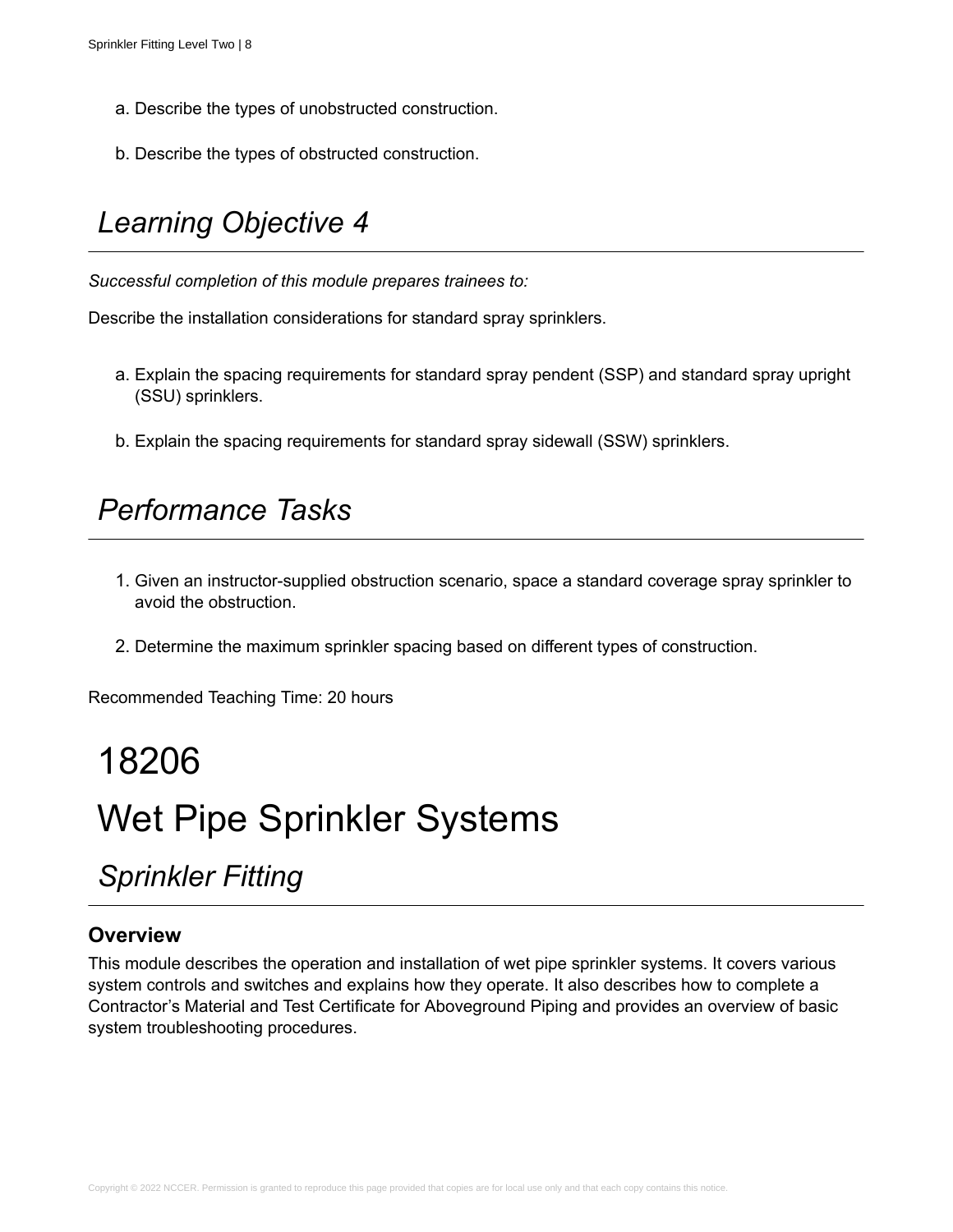*Successful completion of this module prepares trainees to:*

Identify the function and operation of wet pipe sprinkler system control valves.

- a. Explain the operation of an alarm check valve and related trim.
- b. Identify the components in a typical wet system riser assembly.
- c. Describe a typical Fire Department Connection (FDC).

## *Learning Objective 2*

*Successful completion of this module prepares trainees to:*

Identify the types of switches used in wet pipe sprinkler systems.

- a. Describe how switches operate.
- b. Explain the purpose of paddle-type vane switches and describe how they are installed.
- c. Explain the purpose of pressure switches and describe how they are installed.
- d. Explain the purpose of tamper switches and describe how they are installed.

## *Learning Objective 3*

*Successful completion of this module prepares trainees to:*

Describe how to test and troubleshoot wet pipe sprinkler systems.

- a. Explain the basic procedure for performing hydrostatic testing.
- b. Describe how to troubleshoot common wet pipe sprinkler system issues.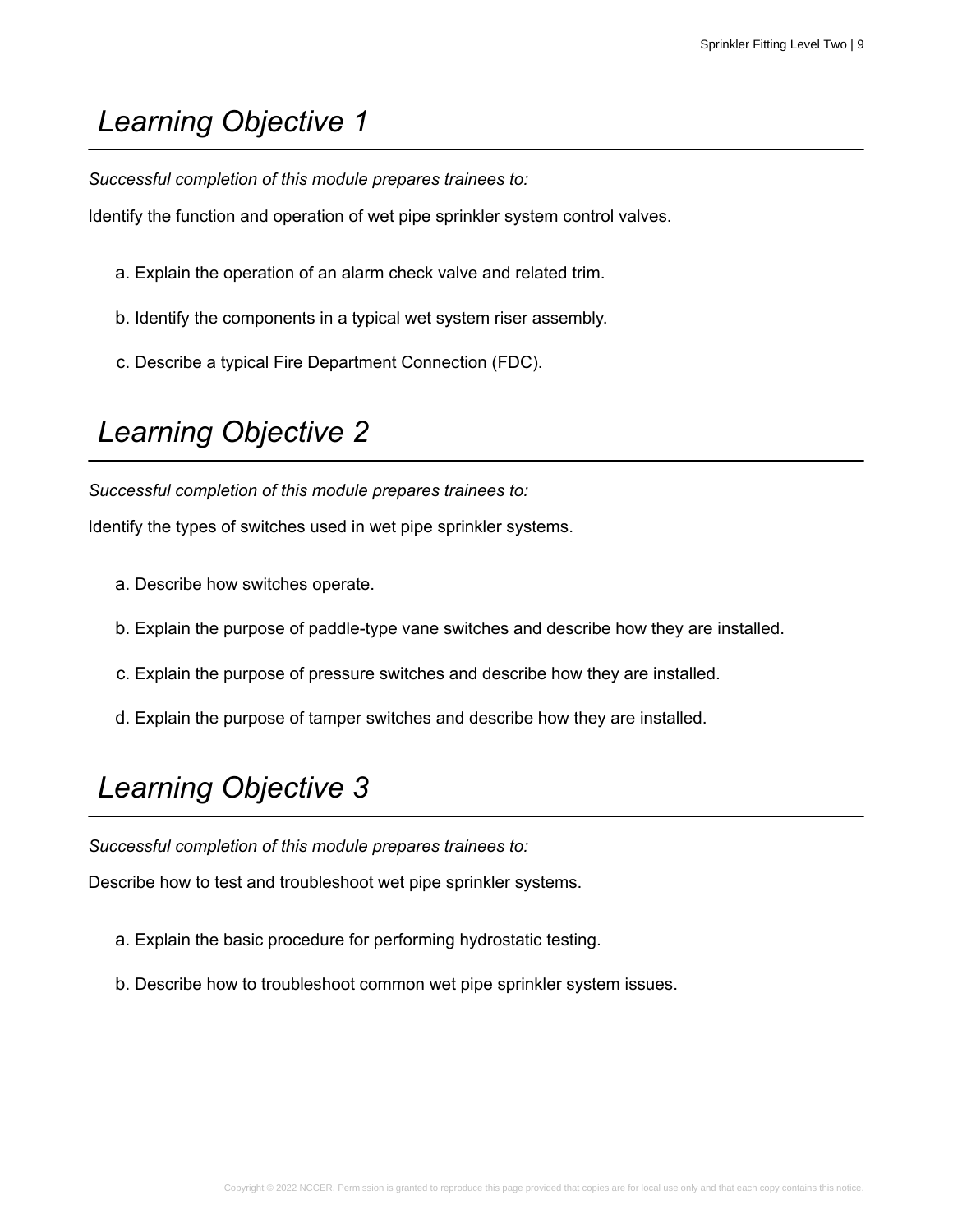## *Performance Tasks*

1. Complete a Contractor's Material and Test Certificate for Aboveground Piping for a wet pipe sprinkler system.

Recommended Teaching Time: 25 hours

18207 Dry Pipe Sprinkler Systems

*Sprinkler Fitting*

#### **Overview**

This module describes the operation and installation of dry pipe sprinkler systems. It covers differential and mechanical dry pipe valves and trim, including switches, gauges, air sources, accelerators, and drains. It also provides an overview of basic system troubleshooting and acceptance testing procedures, including the completion of a Contractor's Material and Test Certificate for Aboveground Piping for a dry pipe sprinkler system.

## *Learning Objective 1*

*Successful completion of this module prepares trainees to:*

Identify the function and operation of dry pipe sprinkler system valves.

- a. Explain the operation of differential dry pipe valves.
- b. Explain the operation of mechanical dry pipe valves.
- c. Identify the installation considerations for valve trim and accessory devices.

## *Learning Objective 2*

*Successful completion of this module prepares trainees to:*

Make calculations for installing piping at the correct pitch to drains.